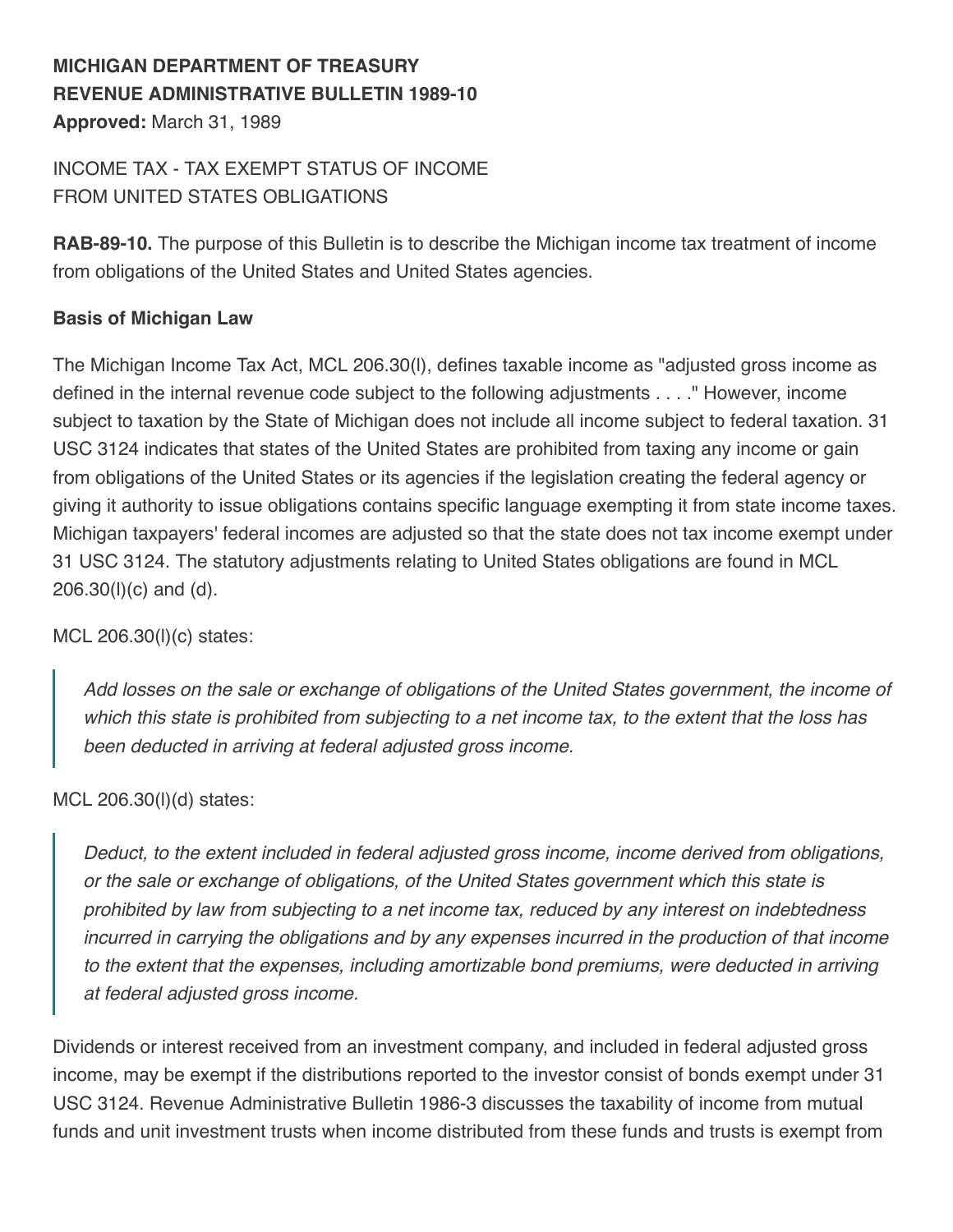state tax under 31 USC 3124. The resulting income, gain or loss is subjected to the treatment stated in MCL 206.30(l)(c) and (d).

The following are examples of United States Obligations and the Michigan tax status of the interest income or dividend income derived from these obligations:

1. **Items not subject to Michigan income tax, MCL 206.1 et seq., because the items are exempt from state taxation under 31 USC 3124.**

#### *A. The following U.S. Obligations are exempt:*

- *U.S. Government Bonds*
- *U.S. Saving Bonds Series E, F, G and H*
- *U.S. Government Certificates*
- *U.S. Treasury Bills and Notes*

#### *Note: Treasury Bill Futures are not U.S. Obligations.*

#### *B. Obligations issued by the following U.S. Agencies are exempt:*

*Banks for Cooperatives Central Banks for Cooperatives Commodity Credit Corp. Consolidated Bonds Consolidated Discount Notes Consolidated System Bond, Series L Consolidated Systemwide Discount Notes District of Columbia Farm Credit Banks Farmer Home Corp. Federal Deposit Insurance Corp. Federal Farm Credit Bank Federal Farm Loan Corp. Federal Farm Mortgage Corp. Federal Financing Banks Federal Home Loan Banks Federal Housing Administration (General Insurance Fund Debentures) Federal Intermediate Credit Banks Federal Intermediate Credit Corp. Federal Land Banks Federal Land Banks Association*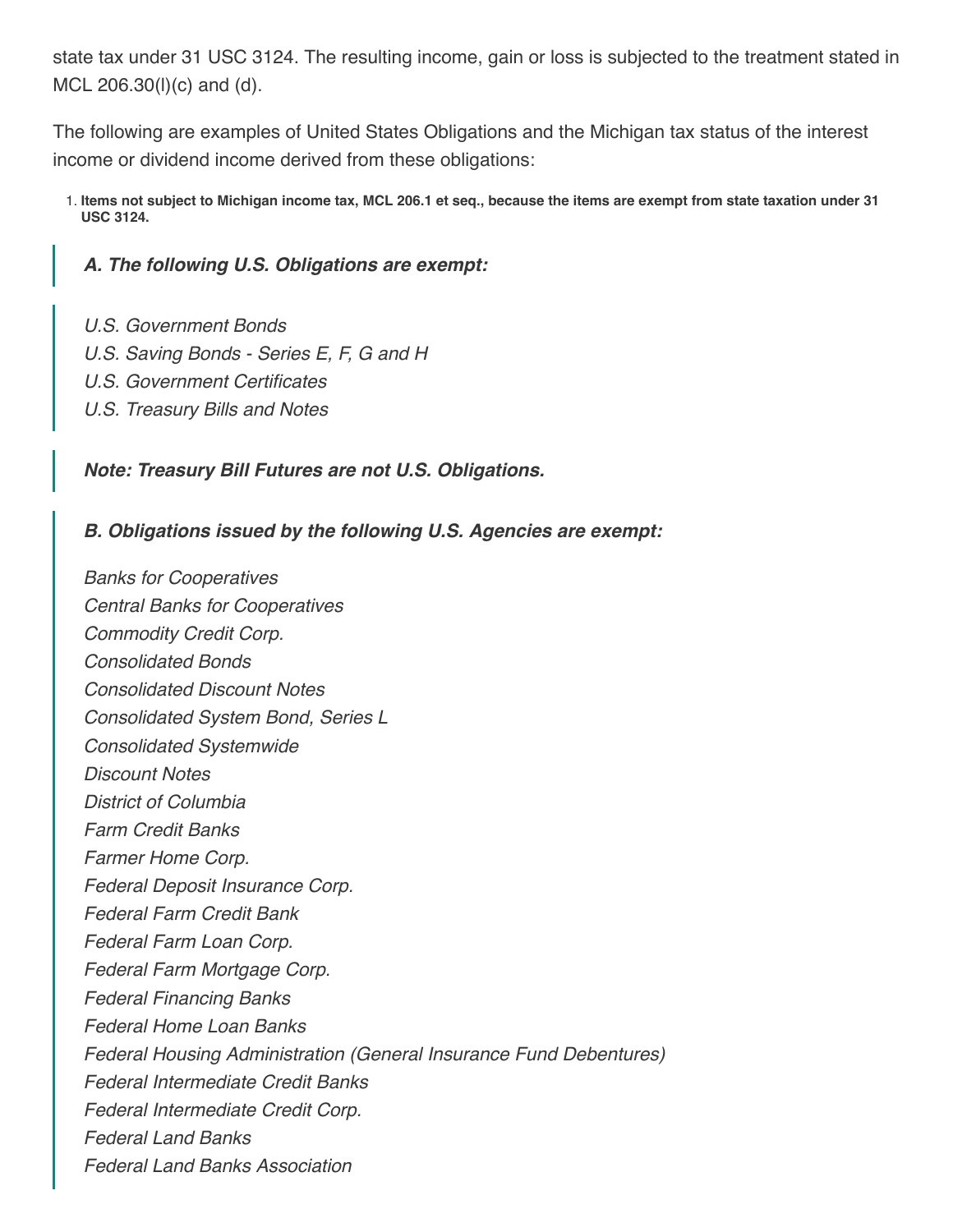*Federal Savings and Loan Insurance Corporation Home Owner's Loan Corp. Joint Stock Land Banks Maritime Administration Production Credit Association Small Business Administration Student Loan Marketing Association Tennessee Valley Authority (bonds only) U.S. Housing Authority U.S. Maritime Commission U.S. Possessions (obligations Puerto Rico, Virgin Islands, etc.) U.S. Postal Service (bonds)*

## *C. The following debentures issued under the General Insurance Fund are exempt:*

*Interest from debentures issued under War Housing Insurance Law Interest from debentures to acquire rental housing projects Interest from Armed Services Housing Mortgage Debentures*

*D. The following General Services Administration Public Building Trust Participation Certificates are exempt:*

*1st series A through E 2nd series F 3rd series G 4th series H and I*

## *E. The Guam Obligations issued by Government of Guam are exempt.*

Notes: Income from exempt U.S. Obligations received by the taxpayer from Money Market Funds, Money Market Certificates, Mutual Funds, Trusts, etc., generally qualifies for a deduction. [MCL 206.30(l)(d), RAB-86-3]

Losses from exempt U.S. Obligations received by the taxpayer from Money Market Funds, Money Market Certificates, Mutual Funds, Trusts, etc. are generally required to be added back. [MCL 206.30(l)(c), RAB-86-3]

*A. The following U.S. Obligations are taxable:*

<sup>1.</sup> **Items subject to Michigan income tax, MCL 206.1 et seq., because the items are not exempt from state taxation under 31 USC 3124.**